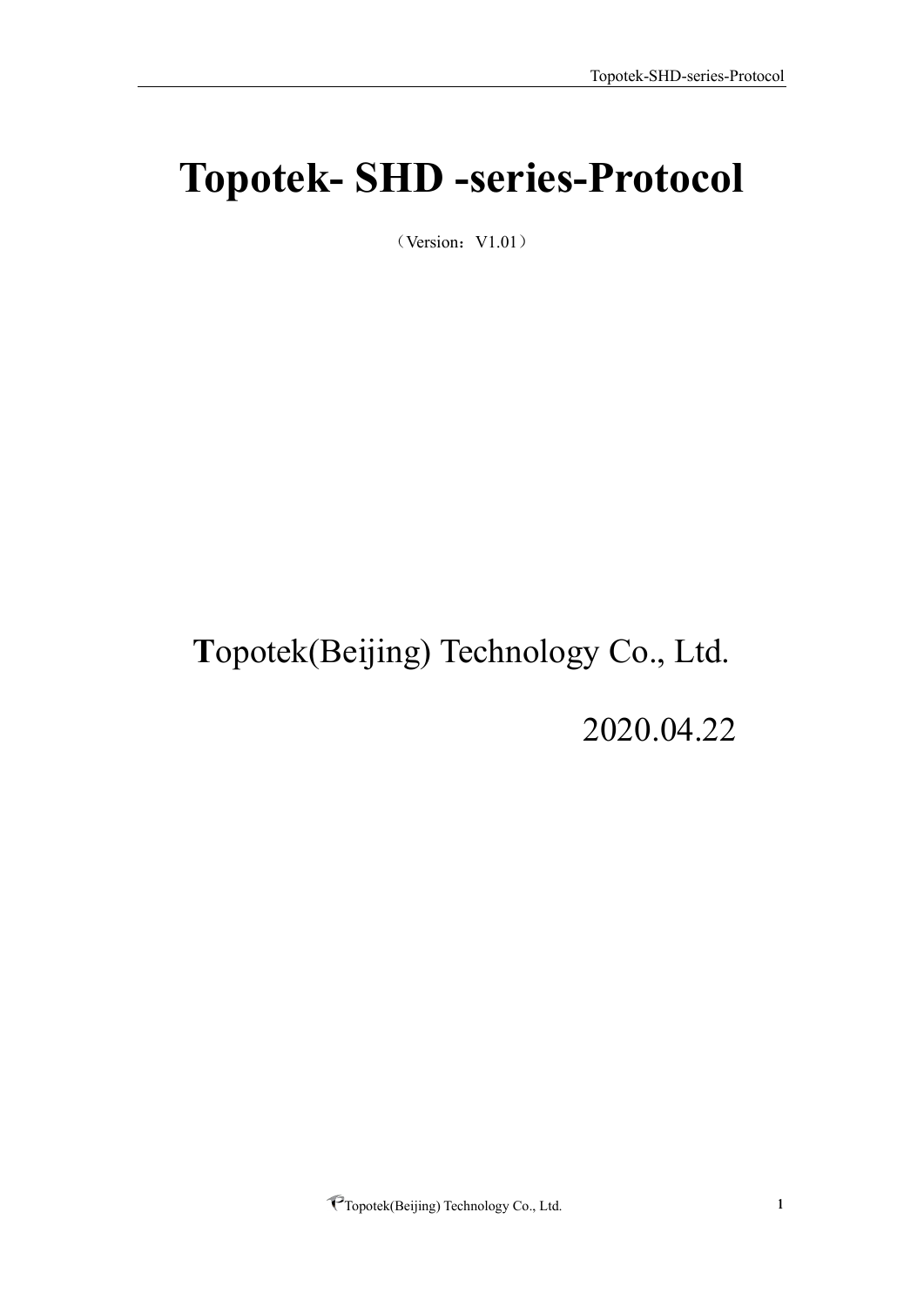<span id="page-1-0"></span>

| Data       | <b>Version</b> | <b>Descript</b>                                     | Writer |
|------------|----------------|-----------------------------------------------------|--------|
| 2019.12.03 | V1.0.0         | SHD series protocol<br>(TSHD10T3, FIP10T3, SIP10T3) | Liang  |
| 2020.04.22 |                | English version                                     | Cai    |
|            |                |                                                     |        |
|            |                |                                                     |        |
|            |                |                                                     |        |
|            |                |                                                     |        |
|            |                |                                                     |        |
|            |                |                                                     |        |
|            |                |                                                     |        |
|            |                |                                                     |        |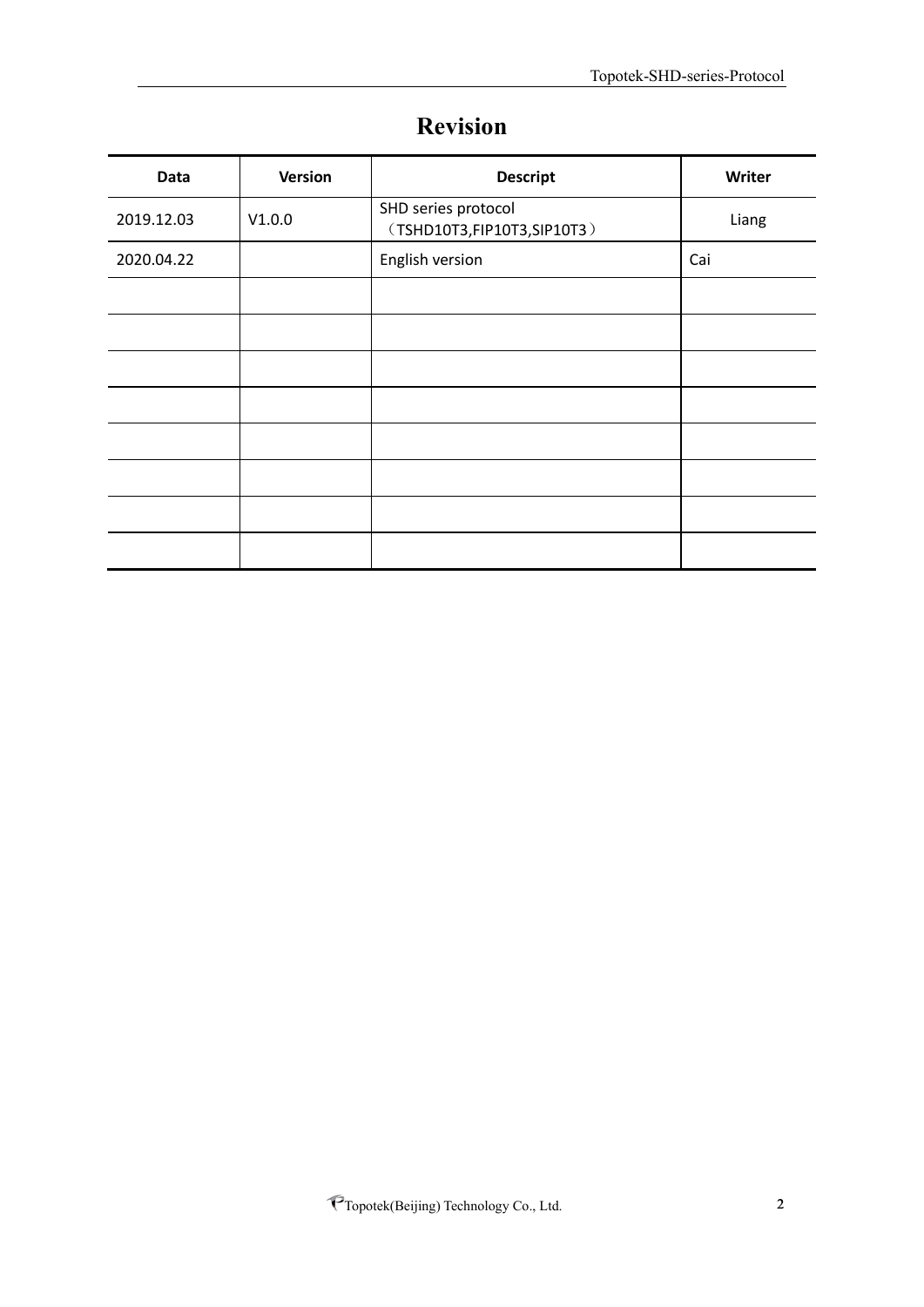| 1.               |          |  |
|------------------|----------|--|
| $\overline{2}$ . |          |  |
|                  |          |  |
|                  |          |  |
| 3.               |          |  |
|                  |          |  |
|                  |          |  |
|                  |          |  |
|                  |          |  |
|                  |          |  |
| $\overline{4}$ . |          |  |
|                  | 1:       |  |
|                  |          |  |
|                  |          |  |
|                  |          |  |
|                  |          |  |
| 5.               |          |  |
|                  |          |  |
|                  |          |  |
|                  |          |  |
|                  |          |  |
|                  |          |  |
|                  |          |  |
|                  | $7:$ ISP |  |
|                  |          |  |
|                  |          |  |
|                  |          |  |
|                  |          |  |
|                  |          |  |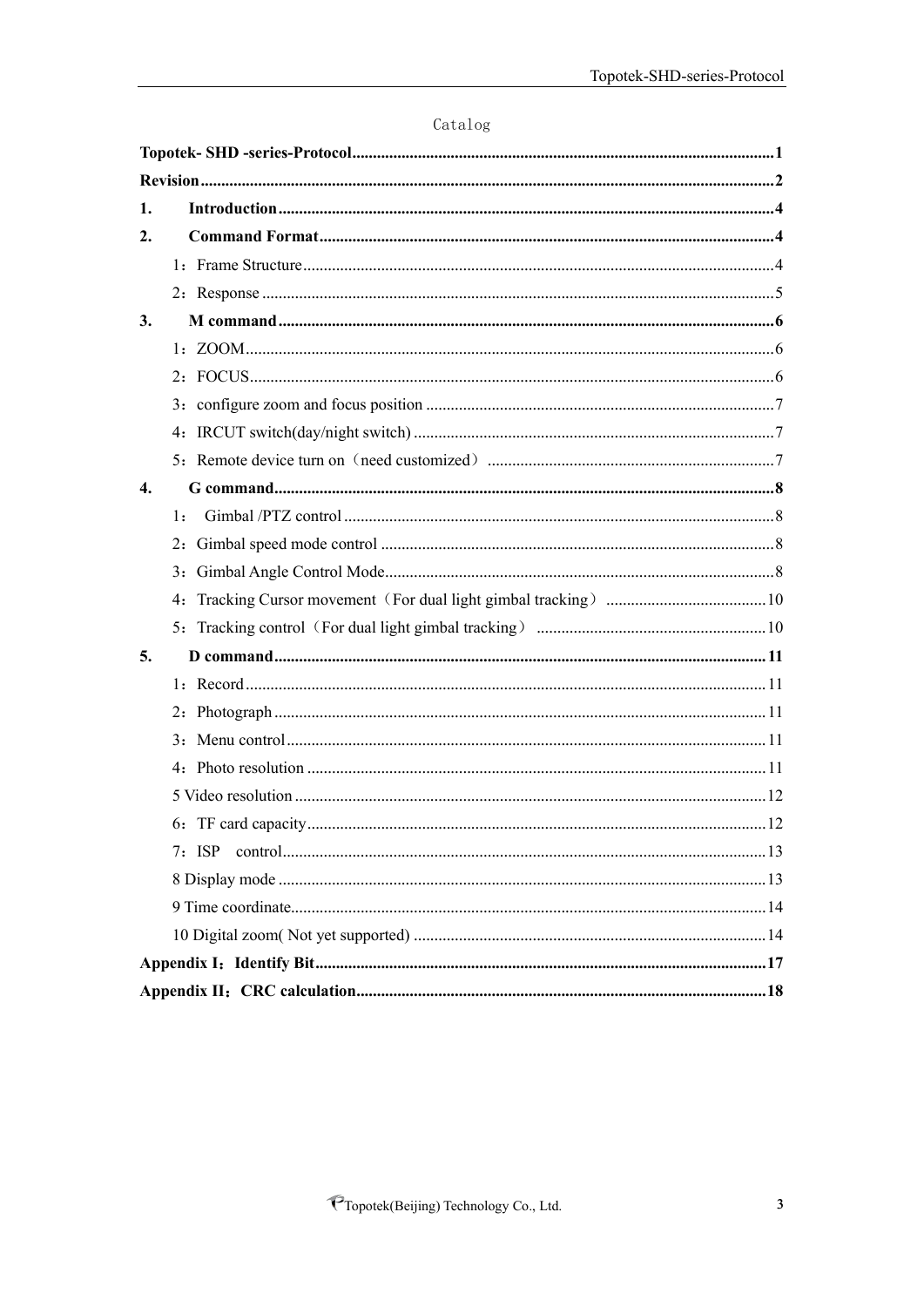## <span id="page-3-0"></span>**1. Introduction**

This tele-com protocols is based on SMT series optical zoom tracking gimbal system, include SHD10T1/T3, TSHD10T3, SIP10T3, FIP10T3,TFIP10T3.

## <span id="page-3-1"></span>**2. Command Format**

## <span id="page-3-2"></span>**1**:**Frame Structure**

 $\frac{12 \text{ to } 27 \text{ char}}{200}$ 

| Frame<br>Head<br>(3char) | Target Bit<br>(2char) | Data<br>Length<br>1char) | Control<br>Bit<br>1char) | Identify<br>Bit<br>(3char) | Data1<br>(char) | 0000<br>(char) | Data L<br>(char) | Correlation<br>Bit<br>(2char) |
|--------------------------|-----------------------|--------------------------|--------------------------|----------------------------|-----------------|----------------|------------------|-------------------------------|
| $\#TP$                   | U/M/D/ I/E/<br>D      | ш                        | W/r                      | X1X2X3                     | D1              | 0000           | DL               | <b>CRC</b>                    |

#### **Frame Head**:

#TP - data length is 2 byte, fixed length command;

#tp - various length command, data length depends on length bit, the maximum length is 0x0F;

**Target Bit:** (source address, target address)

| Uart | lens | ISP image | Auxiliary | Gimbal |
|------|------|-----------|-----------|--------|
|      |      |           | equipment |        |

U:UART device address bit, that is, the external control module address is u when the external control module is controlled through the serial port;

M: Zoom lens address bit, the command to lens, such as : zoom, focus;

D: ISP processor address, such as record, photo, TF status ,and so on ;

E: Auxiliary equipment address, such as thermal camera, laser measure(LRF);

G: Gimbal address, such as pitch, yaw control, angle reading;

[Target] same as above;

[Data Length] depends on how many data we have, the maximum length is F;

[Control bit] r->query; w->setup; c->callback

[Data1] data;

[Identifier] to be used for identifying; (see about Appendix I)

[CRC] all converted to HEX except the head. Use accumulation to add up, then convert result to ASC-II, 2 chars, high bit is in front; see attachment in the last page. (see about Appendix II)

#### **Serial Port setting:**

Baud Rate :115200, data length is 8, stop bit is 1, CRC is none.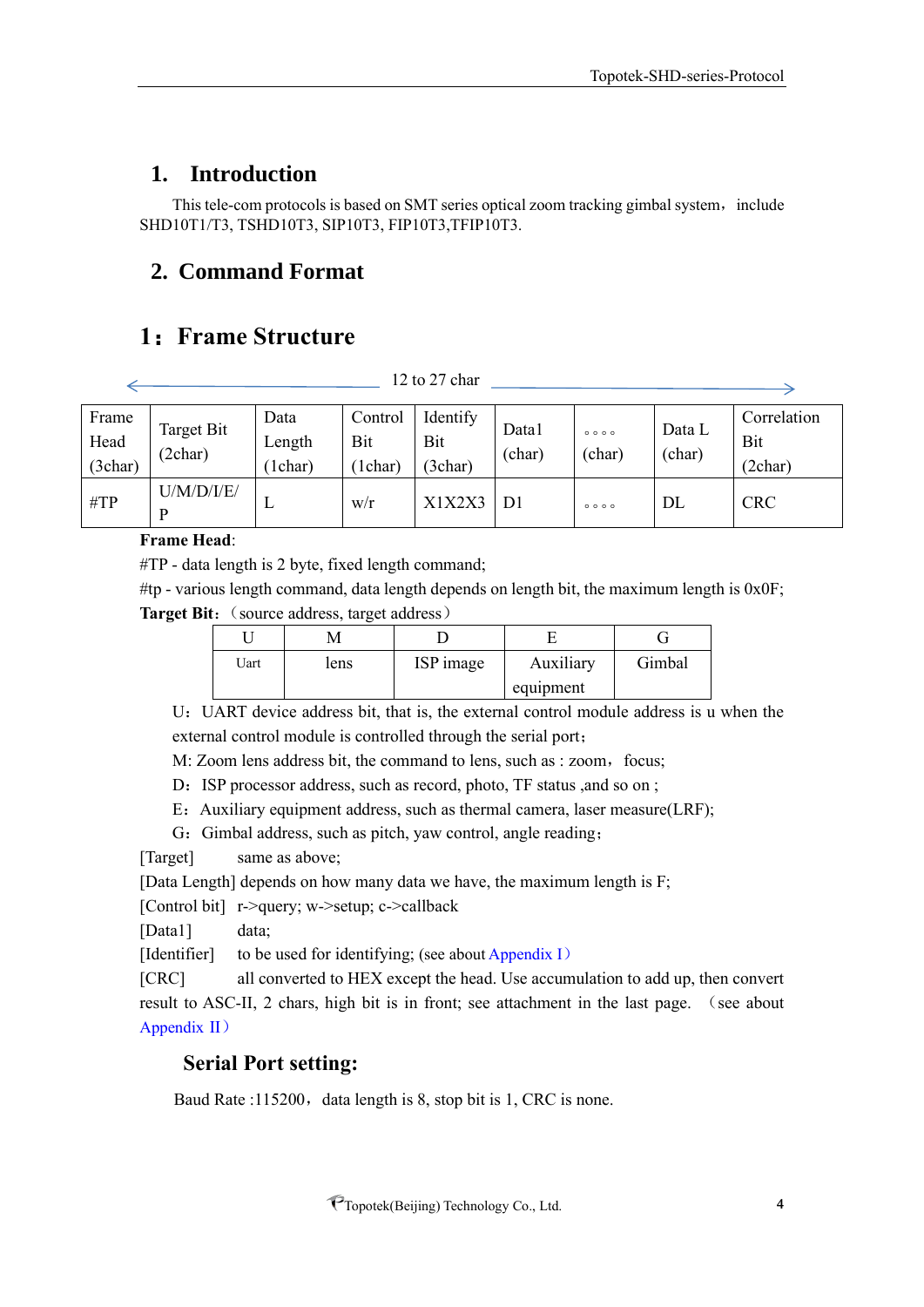## <span id="page-4-0"></span>**2**:**Response**

(1) correct command:

Control command: echo the same as before, exchange source address and destination; Query command: put query content in frame Data Bit to echo, exchange source address and destination;

(2) wrong command: Command failed:#TP dd 2wERE!! RR Example: #TPMU2wERE!!30 Exchange source address and destination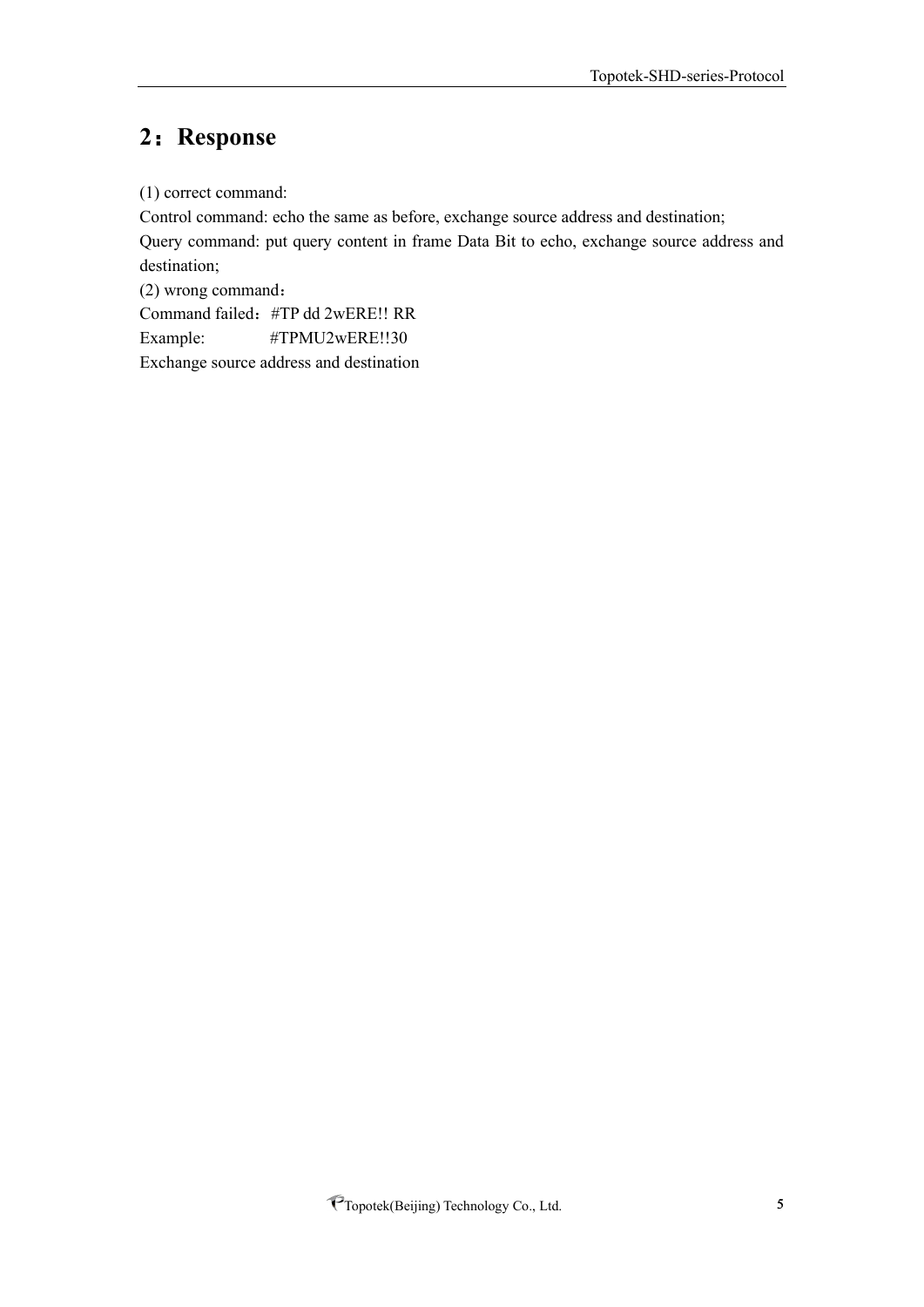#### <span id="page-5-0"></span>**3.** M **command**

#### <span id="page-5-1"></span>**1**:**ZOOM**

#### **1.1 Control**

Control bit: w Identify Bit: ZMC

Data bit:

| stop     |
|----------|
| zoom in  |
| zoom out |

Note: zoom in/out shall be used together with stop commands

Uart command example:

| #TPUM2wZMC005C | stop     |
|----------------|----------|
| #TPUM2wZMC015D | zoom in  |
| #TPUM2wZMC025E | zoom out |

#### **1.2 Reading**

Control bit: w Identify Bit: ZMC Data bit: 00 Uart command example: send: #TPUM2rZOM0063 receive:#tpMU4rZOM Z0Z1Z2Z3 RR

Z0Z1Z2Z3: use four chars to represent signed char zoom location, high bit is in front; eg:#tpMU4rZOMFFB447  $Z0Z1Z2Z3 = FFB4(char)$  ->  $FFB4(Hex)$  ->-76

Note that zoom location is -76

#### <span id="page-5-2"></span>**2**:**FOCUS**

#### **2.1 Control**

Control bit: w Identify Bit: FCC Data bit:  $X_0X_1$ 

| $X_0X_1$       |                                 |
|----------------|---------------------------------|
| 00             | stop                            |
| 0 <sub>1</sub> | focus $+$                       |
| 02             | focus -                         |
| 10             | Auto mode (To be added)         |
| 11             | Manual mode (To be added)       |
| 12             | Keying mode (To be added)       |
| 20             | Trigger one focus (To be added) |

Note: focus in/out shall be used together with stop commands

Uart command example:

#TPUM2wFCC003E stop #TPUM2wFCC013F focus+ #TPUM2wFCC0240 focus-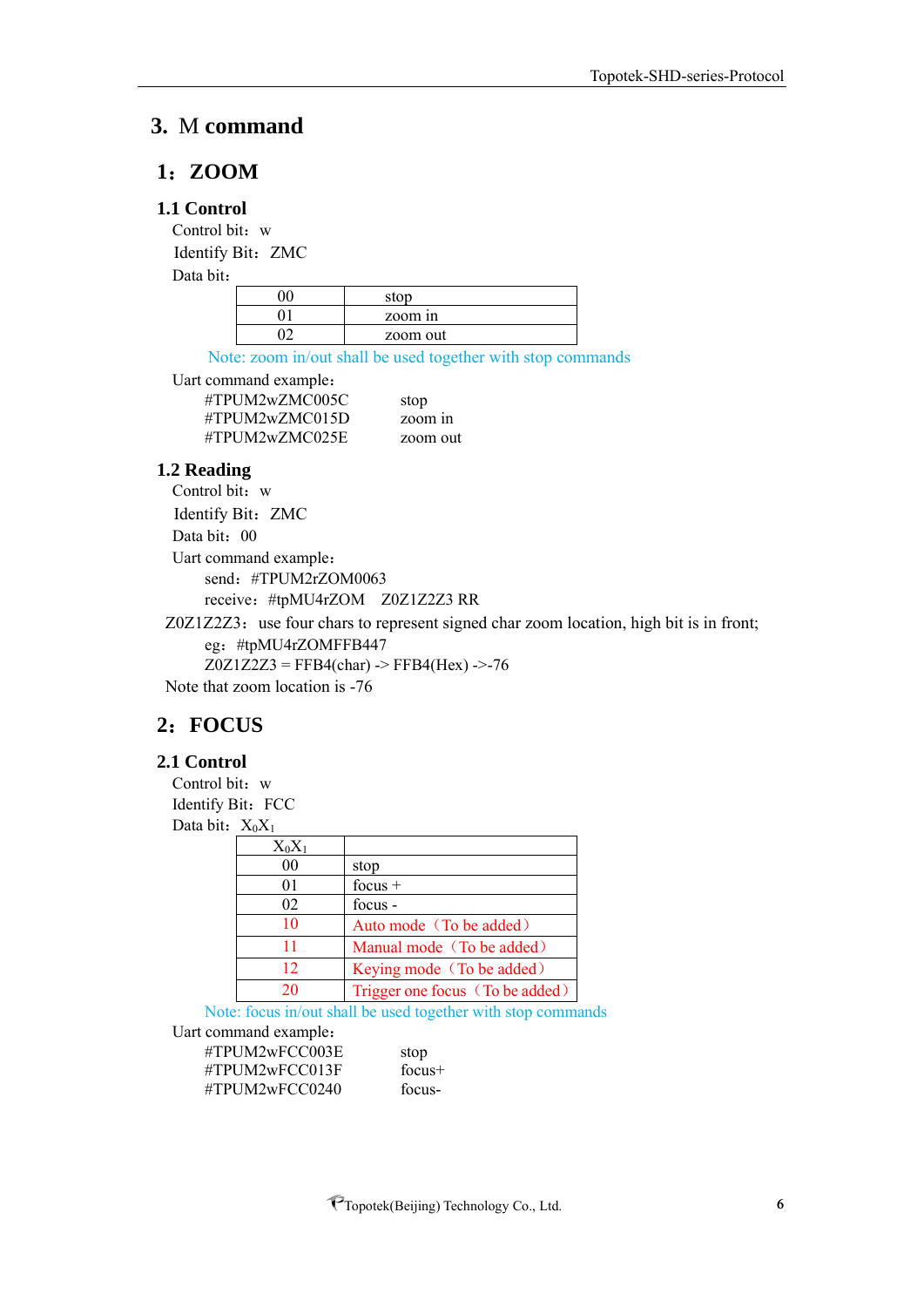#### **2.2 Reading**

Control bit: w Identify Bit: FCC Data bit: 00 Uart command example: send:#TPUM2rFOC0045 receive:#tpMU2rFOC F0F1F2F3 RR

F0F1F2F3: use four chars to represent signed char zoom location, high bit is in front; eg:#tpMU4rFOCFFB429  $F0F1F2F3 = FFB4(char)$  ->  $FFB4(Hex)$  ->-76 Note that zoom location is -76

#### <span id="page-6-0"></span>**3**:**configure zoom and focus position**

Control bit: w Identify Bit: ZFP Data bit: Z0Z1Z2Z3 F0F1F2F3

 $Z0Z1Z2Z3$ : use four chars to represent signed char zoom location, high bit is in front;

 $Z0Z1Z2Z3$ : use four chars to represent signed char focus location, high bit is in front; Example: set zoom position as  $-76$ , focus position as  $50$ , convert  $-76$  and  $50$  to complement

form FFB4 and 0032. Then convert them to be 'F''F''B''4' and '0''0''3''2'; Add frame head, address、frame length、commands and CRC. Finally name it as #tpUM8wZFPFFB400320F.

Note: If only set zoom position, focus value should be filled with 'N''N''N''N'; and the camera will autofocus after setting.

#### <span id="page-6-1"></span>**4**:**IRCUT switch(day/night switch)**

Control bit: w Identify Bit: IRC Data bit:  $x_1x_2$ 

| Day mode       |
|----------------|
| Night mode     |
| Reverse status |

Uart command example: #TPUM2wIRC0A61

### <span id="page-6-2"></span>**5**:**Remote device turn on**(**need customized**)

Control bit: w Identify Bit: SWH

Data bit:  $X_0X_1$ 

| Laser measure, PM2.5 detector | Thermal camera, laser zoom light |  |
|-------------------------------|----------------------------------|--|
|                               |                                  |  |
| $\gamma$ lose                 | Jpen                             |  |

Uart command send example:#TPUM2wSWHC178

Control bit: r

Identify Bit: SWH

Data bit:  $X_0X_1$ 

| Send           | #TPUM2rSWH005F                |                                  |  |
|----------------|-------------------------------|----------------------------------|--|
| <b>Receive</b> | $\#TPUM2rSWH X0X1 RR$         |                                  |  |
|                |                               |                                  |  |
|                | Laser measure, PM2.5 detector | Thermal camera, laser zoom light |  |
|                |                               |                                  |  |
|                | Close                         | Jpen                             |  |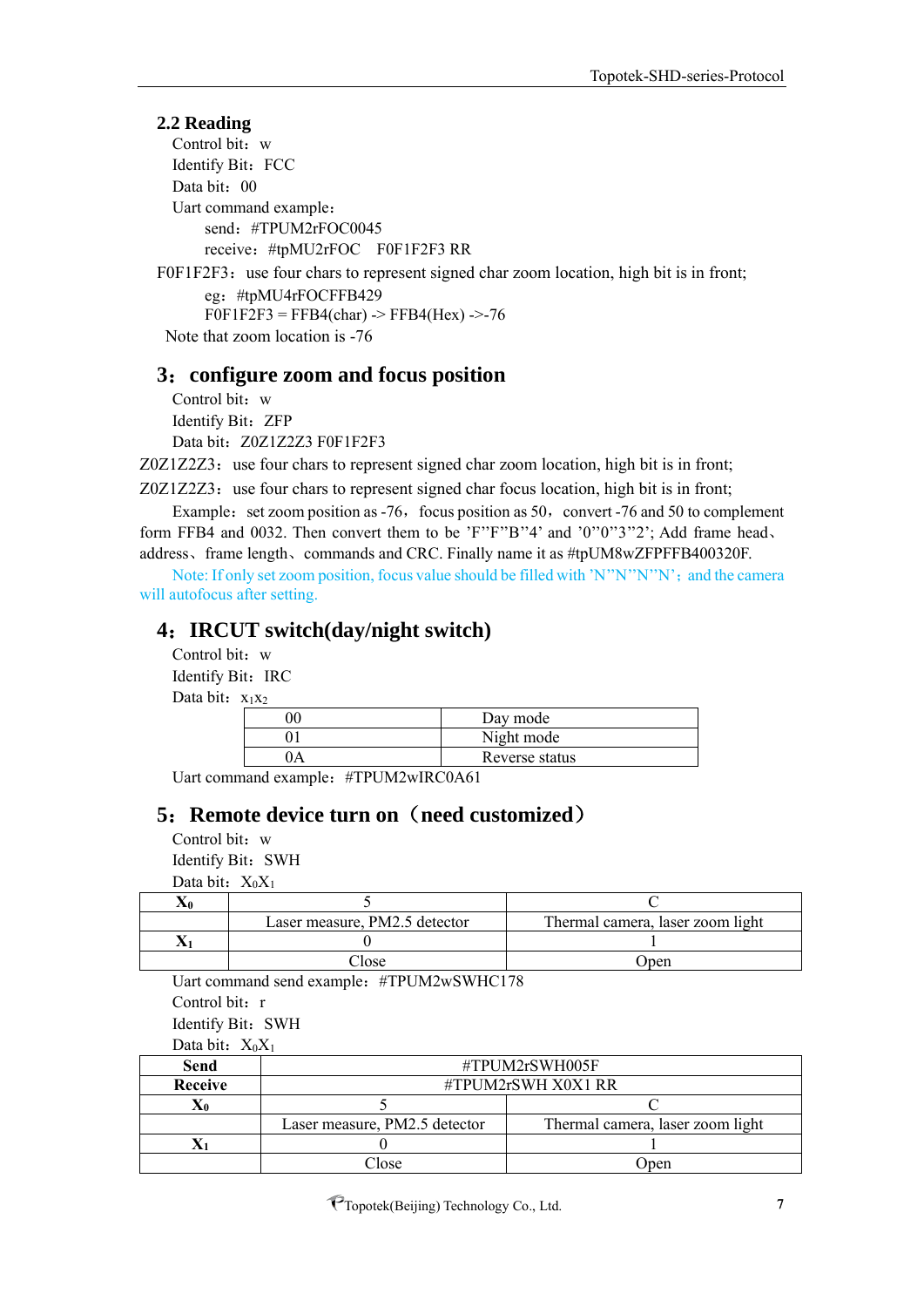## <span id="page-7-0"></span>4. G **command**

## <span id="page-7-1"></span>**1**: **Gimbal /PTZ control**

Control bit: w Identify Bit: PTZ Data bit: x1x2

| x1x2 | $00\,$ | 01   | 02                    | 03                    | 04    | 05                      |
|------|--------|------|-----------------------|-----------------------|-------|-------------------------|
| Func | stop   | up   | down                  | left                  | right | Goto Center<br>position |
| x1x2 | 06     | 07   | 08                    | 09                    |       |                         |
| Func | Follow | Lock | Lock/follow<br>switch | Gimbal<br>calibration |       |                         |

Uart command example:#TPUG2wPTZ006A

### <span id="page-7-2"></span>**2**:**Gimbal speed mode control**

Control bit: w Identify Bit:GSY、GSP、GSR、GSM Data bit: x1x2

|           | Gimbal speed Control                           |  |
|-----------|------------------------------------------------|--|
| YAW Cmd   | #TPUG 2 w GSY X0X1 RR                          |  |
|           | X0X1                                           |  |
|           | Rotation Speed (-99,99) (0.1 deg/s)            |  |
| PITCH Cmd | $\#TPUG$ 2 w GSP $X0X1$ RR                     |  |
|           | X0X1                                           |  |
|           | Rotation Speed $(-99, +99)$ (0.1 deg/s)        |  |
| ROLL Cmd  | $\#TPUG$ 2 w GSR $X0X1$ RR                     |  |
|           | X0X1                                           |  |
|           | Rotation Speed $(-99, +99)$ (0.1 deg/s)        |  |
| Yaw&Pitch | #tpUG 4 w GSM Y0Y1 P0P1 RR                     |  |
|           | <b>Y0Y1 P0P1</b>                               |  |
|           | Rotation Speed $(-99,99)$ $(0.1 \text{deg/s})$ |  |

#TPUG2wGSYE276

Gimbal rotation speed is X0X where X0X1 is 8 signed char (unit is 0.1degree/s), The right direction of Yaw is positive. The up of Pitch is positive. E.g. gimbal rotates at speed 3 degree/sec to left, we have to convert -30 to 0xE2, then further converted to 'E'、'2'. Noe that RR is calibration.

## <span id="page-7-3"></span>**3**:**Gimbal Angle Control Mode**

## **3.1 Gimbal\_Angle\_Control**

Control bit: w Identify Bit:GAY、GAP、GAR、GAM Data bit: see below

|       | Gimbal Angle Control             |                                                         |
|-------|----------------------------------|---------------------------------------------------------|
| Yaw   | #tpUG 6 w GAY $X0X1X2X3$ X4X5 RR |                                                         |
|       | X0X1X2X3                         | X4X5                                                    |
|       | Angle $(.150.00, 150.00)$        | Rotation Speed is $(0,99)$ with precision<br>(0.1deg/s) |
|       |                                  |                                                         |
| Pitch | #tpUG 6 w GAP $X0X1X2X3$ X4X5 RR |                                                         |

PTopotek(Beijing) Technology Co., Ltd. 8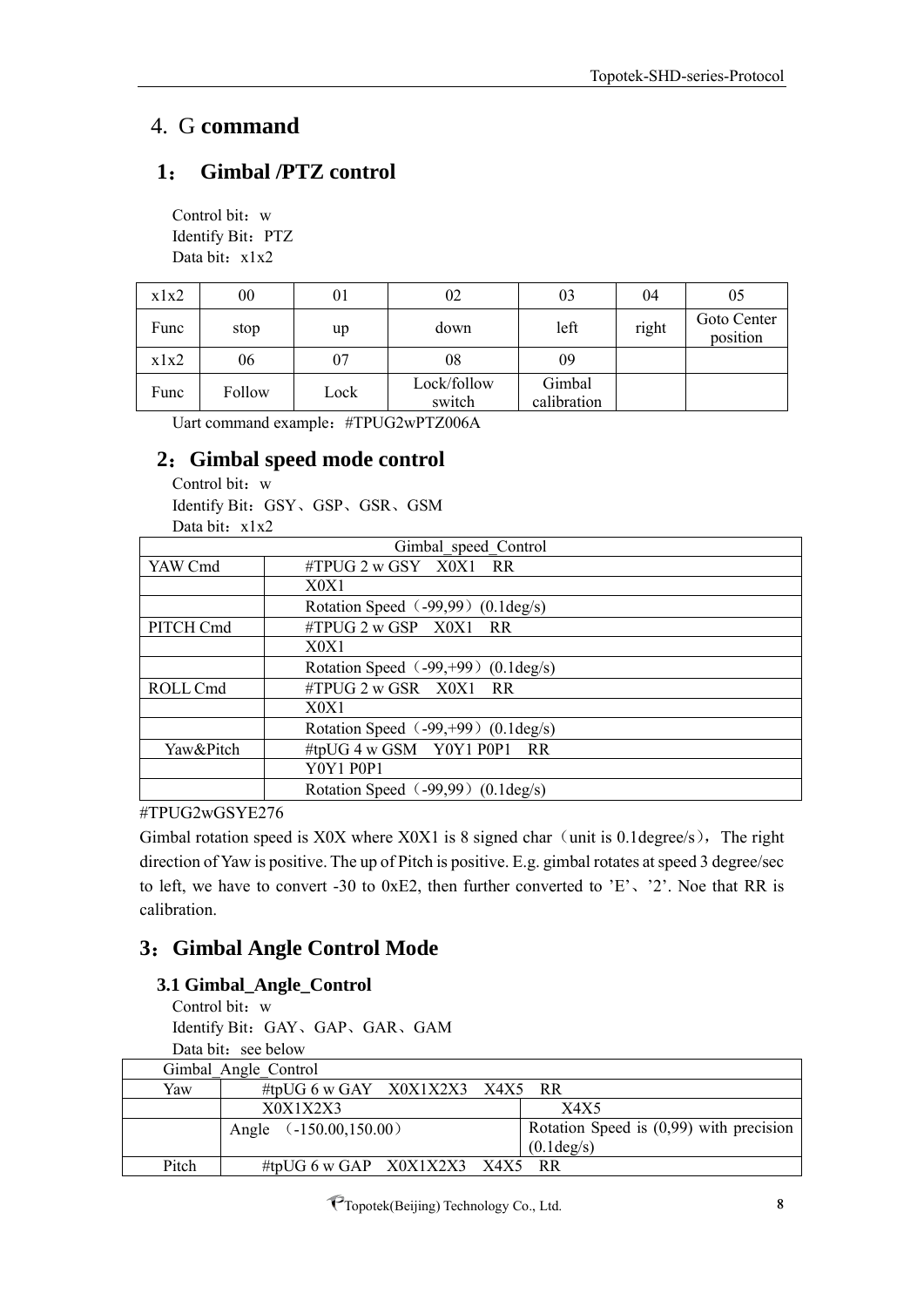|           | X0X1X2X3                               | X4X5                                      |
|-----------|----------------------------------------|-------------------------------------------|
|           | $(.90.00,+90.00)$<br>Angle             | Rotation Speed is $(0,99)$ with precision |
|           |                                        | $(0.1 \text{deg/s})$                      |
| Roll      | #tpUG 6 w GAR X0X1X2X3 X4X5 RR         |                                           |
|           | X0X1X2X3                               | X4X5                                      |
|           | $(.90.00,+90.00)$<br>Angle             | Rotation Speed is $(0,99)$ with precision |
|           |                                        | $(0.1 \text{deg/s})$                      |
| Yaw&Pitch | #tpUG C w GAM Y0Y1Y2Y3 Y4Y5 P0P1P2P3   | P4P5 RR                                   |
|           | Y0Y1Y2Y3 / P0P1P2P3                    | Y4Y5 / P4P5                               |
|           | Angle (-150.00,150.00)/(-90.00,+90.00) | Rotation Speed is $(0,99)$ with precision |
|           |                                        | (0.1deg/s)                                |

#### Example:#tpUG6wGAYEF073288

Gimbal rotates at speed of X4X5. X0X1X2X3 indicates angle. They are using 16 bits data to represent string. The right-side of Yaw is positive, the up-side of Pitch is positive. E.g. Angle is -50 degree. We have to use -5000, then convert it to be 16 bit binary number 0xEC78, then further convert it to be 'E', 'C', '7', '8'. X4X5 ; Note that RR is calibration.

#### **3.2 Get Gimbal Current Angle**

Control bit: r Identify Bit: GAC Data bit: 00 Uart command example: send: #TPUG2rGAC0032 receive:#tpUG C r GAC Y0Y1Y2Y3P0P1P2P3R0R1R2R3 CC

| Y0Y1Y2Y3  | P0P1P2P3    | ROR1R2R3   |
|-----------|-------------|------------|
| Yaw Angle | Pitch Angle | Roll Angle |

Angle is 16 bit binary data. High bit is in front.

Example: Y0Y1Y2Y3 = 'E' 'C' '7' '8' = 0xEC78 = -5000 (0.01degree)

#### **3.3 Gimbal angle info send out regularly**

Gimbal angle info send out regularly Setting: Control bit: w Identify Bit: GAA Data bit: X0X1

| 70X |                |
|-----|----------------|
|     | Enable sending |
|     | Close sending  |

Uart command example:#TPUG2wGAA0136 Inquiry the regularly sending status: Control bit: r Identify Bit: GAA Data bit: 00

| receive: | #TPGU2rGAA $x1x2$ RR |
|----------|----------------------|
| ()()     | Close                |
|          | enable               |

Uart command example:#TPUG2rGAA0030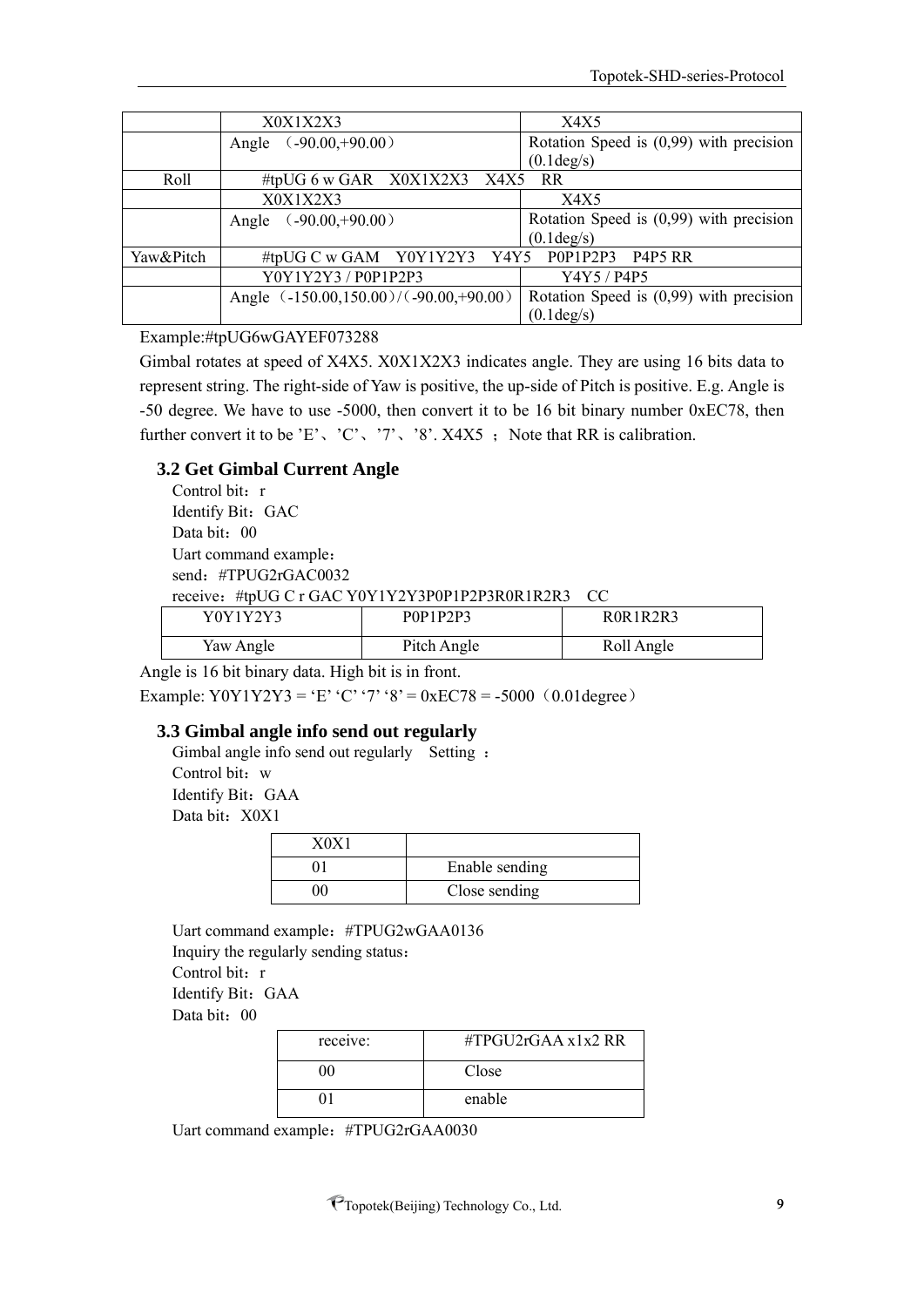#### <span id="page-9-0"></span>**4**:**Tracking Cursor movement**(**For dual light gimbal tracking**)

#### **4.1 x axis moving**

Control bit: w Identify Bit: SYC Data bit: X<sub>0</sub>X<sub>1</sub>X<sub>2</sub>X<sub>3</sub>

#### **4.1 Y axis moving**

Control bit: w Identify Bit: SPC Data bit: X0X1X2X3

Control the crosshairs to move to x0x1x2x3; x0x1x2x3 indicates the number of pixels deviating from the center point, the 16 bit signed number represented by the character (unit: pixel), the right of X axis is positive, and the lower of Y axis is positive (eg: move to the position of 50 pixels on the left, i.e., convert - 50 hex representation 0xffce to  $f'$ ,  $f'$ ,  $C'$ ,  $e'$ ); RR check bit

Note: Initially, any movement of the transmit cursor will result in a Crosshairs;

### <span id="page-9-1"></span>**5**:**Tracking control**(**For dual light gimbal tracking**)

Control bit: w Identify Bit: SUM Data bit:  $X_0X_1$ 

| $X_0X_1$ |                                                                  |
|----------|------------------------------------------------------------------|
| 00       | Tracking stop                                                    |
|          | Tracking confirm                                                 |
|          | Secondary tracking (reselect target during<br>existing tracking) |

#TPUG2wSUM0061 Tracking stop #TPUG2wSUM0162 Tracking confirm #TPUG2wSUM0263 Secondary tracking

Note: if the crosshairs do not appear, the tracking confirmation will be sent directly, and the center point will be the target;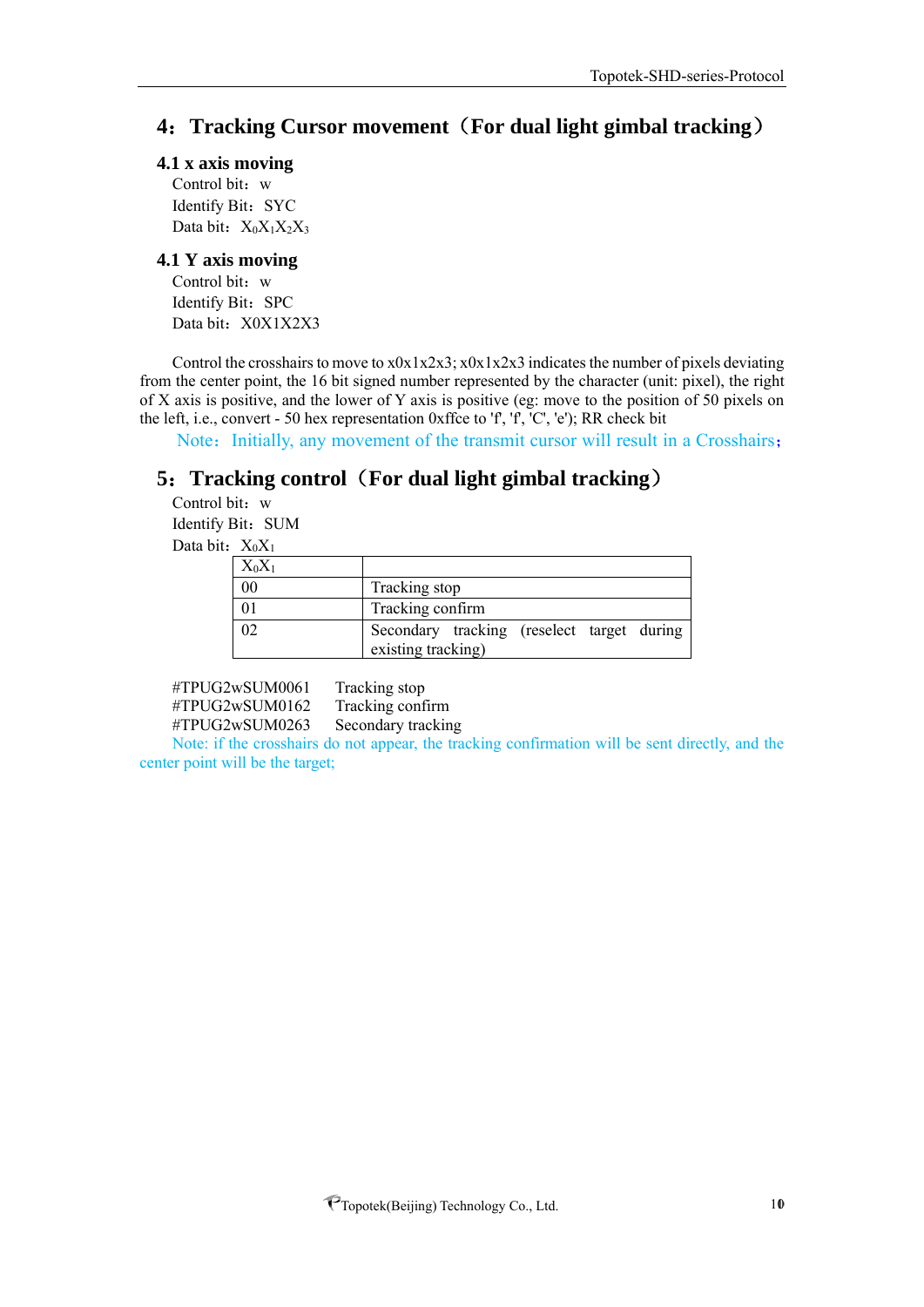## <span id="page-10-0"></span>5. D command

#### <span id="page-10-1"></span>**1**:**Record**

#### **1.1 control**

Control bit: w Identify Bit: REC

Data bit:  $x_1x_2$ 

| $X_1X_2$ | Function description |
|----------|----------------------|
|          | Stop record          |
|          | Start record         |
| IА       | Overturn status      |

Uart command example: #TPUD2wREC0A54

#### **1.2 inquiry status**

Control bit: r Identify Bit: REC Data bit:  $x_1x_2$ 

| description | No record | Being record |
|-------------|-----------|--------------|

Uart command example:#TPUD2rREC003E

#### <span id="page-10-2"></span>**2**:**Photograph**

Control bit: w Identify Bit: CAP Data bit: 0 1 Uart command example:#TPUD2wCAP013E

#### <span id="page-10-3"></span>**3**:**Menu control**

Control bit: w Identify Bit: MNU Data bit: 0 X

| $\overline{ }$ |    | -    |      |       |    |      |
|----------------|----|------|------|-------|----|------|
| 描述             | up | down | left | right | ok | Menu |

Uart command example:#TPUD2wMNU065F

#### <span id="page-10-4"></span>**4**:**Photo resolution**

**Setting**

Control bit: w

Identify Bit: PIC Data bit:  $X_0X_1$ 

| $\alpha$ $\alpha$ $\alpha$ $\beta$ $\alpha$ $\beta$ $\alpha$ $\beta$ |      |      |                   |       |  |                          |      |  |
|----------------------------------------------------------------------|------|------|-------------------|-------|--|--------------------------|------|--|
| $X_1/X_2$                                                            |      |      |                   | ີ     |  | D                        |      |  |
|                                                                      | 400w | 800w | 1300 <sub>w</sub> | 1600w |  | $\overline{\phantom{0}}$ | null |  |

Note: when it is a dual light lens, x0 / X1 will take effect, otherwise only X1 will take effect; Uart command example:#TPUD2wPIC0045

#### **Reading**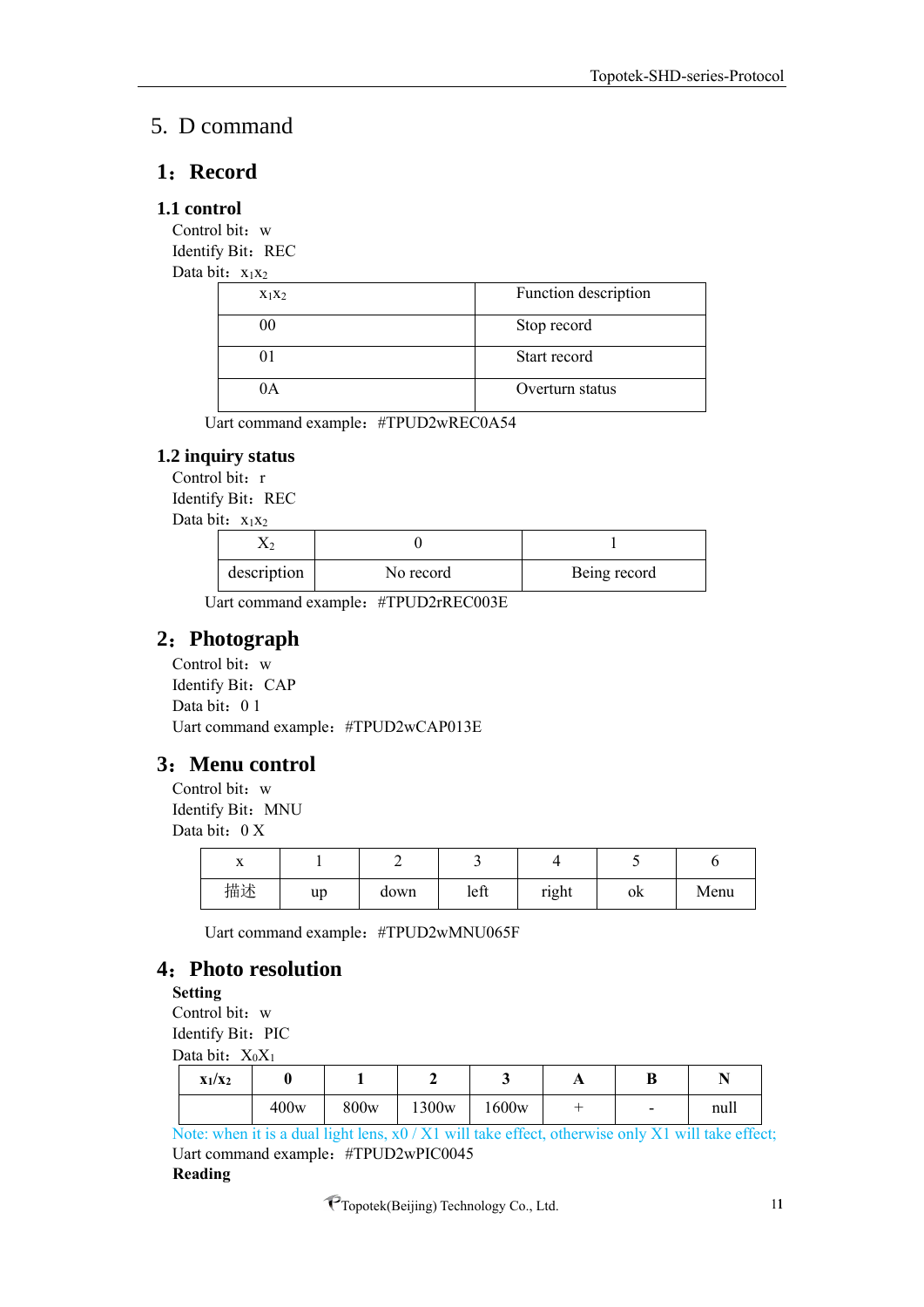Control bit: r Identify Bit: PIC Data bit: 00 Data return:  $X_0X_1$  (See setting table for data meaning) Uart command example:#TPUD2rPIC0040

#### <span id="page-11-0"></span>**5 Video resolution**

## **Setting**

Control bit: w Identify Bit: VID Data bit:  $X_0X_1$ 

| $x_1/x_2$ |                  |       | . . | n<br>D                   |      |
|-----------|------------------|-------|-----|--------------------------|------|
|           | 720 <sub>p</sub> | 1080p |     | $\overline{\phantom{0}}$ | null |

Note: when it is a dual visible lens, x0 / X1 will take effect, otherwise only X1 will take effect; Uart command example:#TPUD2wVID004C

#### **Reading**

Control bit: r

Identify Bit: VID

Data bit: 00

Data return:  $X_0X_1$  (See setting table for data meaning) Uart command example:#TPUD2rVID0047

## <span id="page-11-1"></span>**6**:**TF card capacity**

Control bit: r

Identify Bit: SDC

Data bit:  $x_1x_2$ 

| $X_1X_2$ | Description                 | $X_1X_2$ | Description        |
|----------|-----------------------------|----------|--------------------|
|          | Get remaining capacity      |          | Get total capacity |
|          | $\mathbf{u}$ muning anggaap |          |                    |

Uart command example: #TPUD2rSDC003E

Data meaning read:**x0x1x2x3x<sup>4</sup>**

Remaining capacity of TF card (Hexadecimal, big Endian, in MB) NNNNN: Indicates that the TF card is not inserted

#### **7: Tracking control**(**Single tracking version**)

Control bit: w Identify Bit: TRC Data bit:  $x_0x_1$ 

| $X_0X_1$ | $\boldsymbol{00}$ | 0A                |
|----------|-------------------|-------------------|
|          | ນເບ⊔              | Adaptive to state |

Uart command example: #TPUD2wTRC0153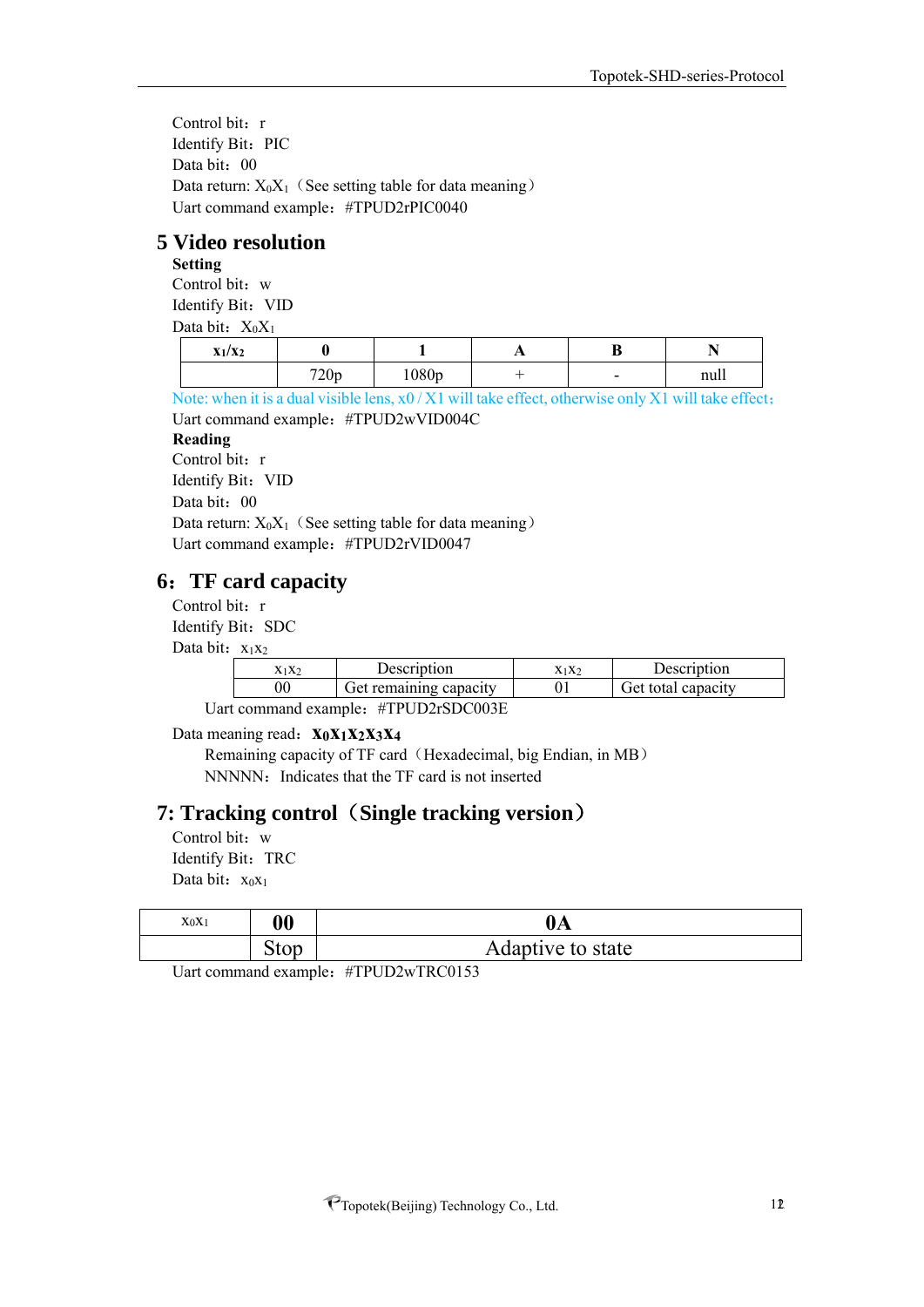#### <span id="page-12-0"></span>**7**:**ISP control**

#### **7.1 AWB**

**Setting** Control bit: w Identify Bit:AWB Data bit:  $X_0X_1$ 

| $x_0/x_1$    | X0 for main lens X1 for sub lens |
|--------------|----------------------------------|
| 0            | auto                             |
| 1            | night                            |
| $\mathbf{2}$ | incandescent                     |
| 3            | fluorescent                      |
| 4            | Warm-fluorescent                 |
| 5            | daylight                         |
| 6            | Cloudy-daylight                  |
| 7            | twilight                         |
| 8            | Shade                            |
| $\mathbf A$  | $AWB +$                          |
| B            | $AWB -$                          |
| N            | null                             |

Note: when it is a dual visible lens, x0 / X1 will take effect, otherwise only X1 will take effect; Uart command example:#TPUD2wAWB0043

#### **Reading**

Control bit: r Identify Bit:AWB Data bit: 00 Data return:  $X_0X_1$  (See setting table for data meaning) Uart command example:#TPUD2rAWB003E

#### **7.2EV**

**Setting** Control bit: w Identify Bit: EVS Data bit:  $X_0X_1$ 

| $\mathbf{v}$ .<br>$I_{\mathbf{Y}}$ .<br>$\mathbf{1}^{I}$ $\mathbf{A}_{L}$<br>$\mathbf{r}$ |        |          |   |  | h | $\overline{\phantom{a}}$ | D<br>D |            |
|-------------------------------------------------------------------------------------------|--------|----------|---|--|---|--------------------------|--------|------------|
|                                                                                           | $\sim$ | $\sim$ . | - |  |   |                          | -      | 22.7<br>-- |

Note: when it is a dual visible lens, x0 / X1 will take effect, otherwise only X1 will take effect; Uart command example: #TPUD2wEVS0057 **Reading** Control bit: r Identify Bit: EVS

Data bit: 00

Data return:  $X_0X_1$  (See setting table for data meaning) Uart command example:#TPUD2rEVS0052

#### <span id="page-12-1"></span>**8 Display mode**

**Setting** Control bit: w Identify Bit: PIP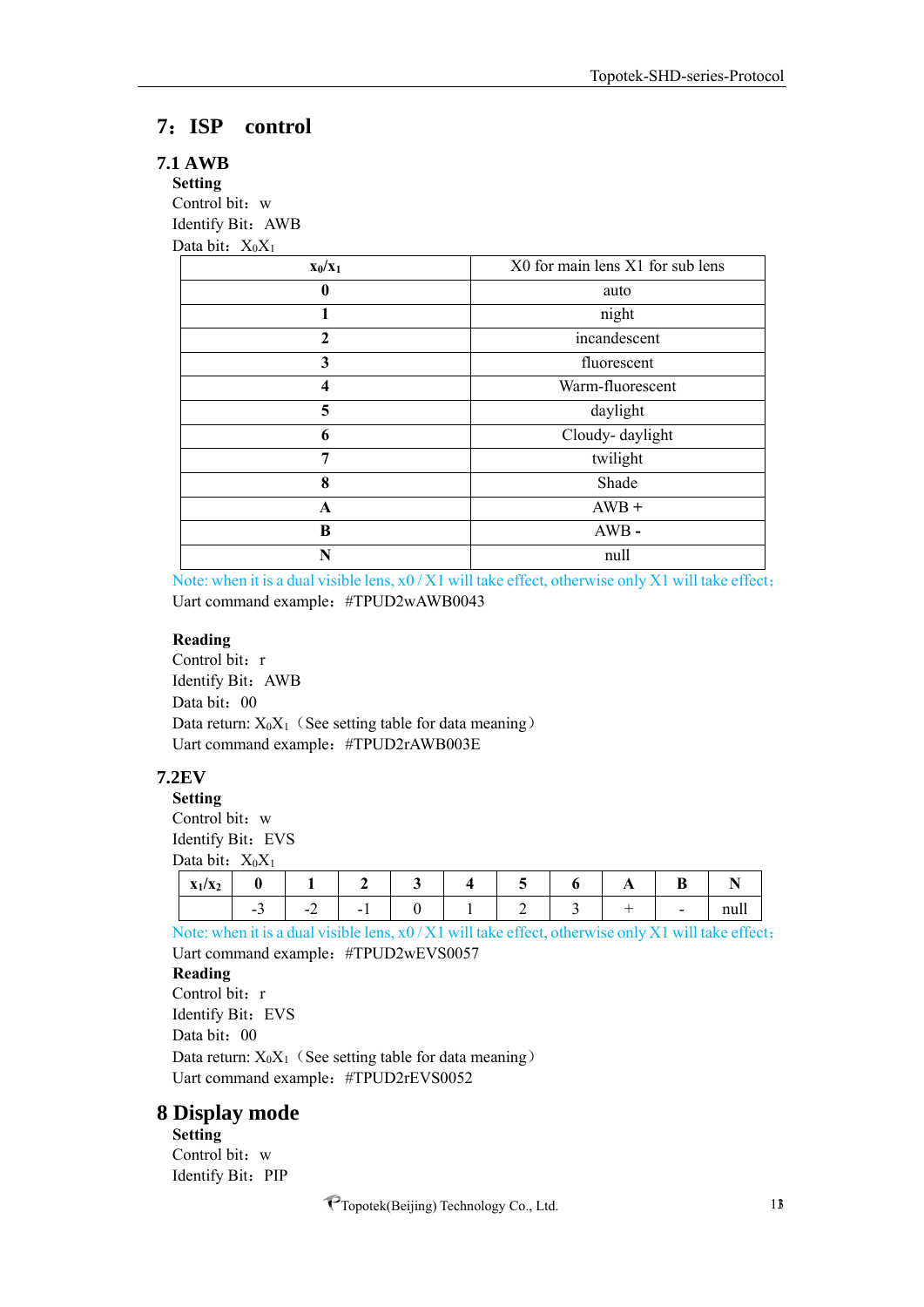Data bit:  $X_0X_1$ 

|  | $m+s$   m only   s+m   s only |  | $\sim$ $\sim$ |
|--|-------------------------------|--|---------------|

Note: when it is a dual light lens, x0 / X1 will take effect, m main camera, s auxiliary camera; Uart command example:#TPUD2wPIP0A63

#### **Reading**

Control bit: r Identify Bit: VID Data bit: 00 Data return:  $X_0X_1$  (See setting table for data meaning) Uart command example:#TPUD2rPIP004D

#### <span id="page-13-0"></span>**9 Time coordinate**

Control bit: w Identify Bit: see below table Data bit: see below table

| Description | Control bit | Data bit                            |
|-------------|-------------|-------------------------------------|
| Latitude    | LAT         | $X_0 X_1X_A$                        |
| Longitude   | LON         | $X_0 X_1X_B$                        |
| Altitude    | ALT         | $X_0 X_1X_5$                        |
| Time        | TIM         | $X_0 X_1X_E$ (hh-mm-ss.ss-DD-MM-YY) |

Uart command example:#tpUDFwTIM142832.0003121838 2018-12-03 14:28:32

#### <span id="page-13-1"></span>**10 Digital zoom( Not yet supported)**

Control bit: w Identify Bit: DZM Data bit:  $X_0X_1$ 

| vv<br>$\Lambda_0\Lambda_1$ | UI                 | $\sim$<br>∪∠            | $\sim$<br>υJ       | 04 | UA.   | $0\text{B}$                     |
|----------------------------|--------------------|-------------------------|--------------------|----|-------|---------------------------------|
|                            | $\mathbf{r}$<br>ıΛ | . .<br>$\angle \Lambda$ | $\mathbf{v}$<br>ЭΛ | 4x | Zoom+ | $\overline{ }$<br>$\angle$ 00m- |

Uart command example:#TPUD2wDZM0AF4

#### **Reading**

Control bit: r Identify Bit: DZM Data bit: 00 Data return:  $X_0X_1$  (See setting table for data meaning) Uart command example:#TPUD2rDZMEF

#### **11**:**Pseudo color**

**Setting** Control bit: w Identify Bit: IMG Data bit:  $X_0X_1$ 

**x1/x<sup>2</sup>** 描述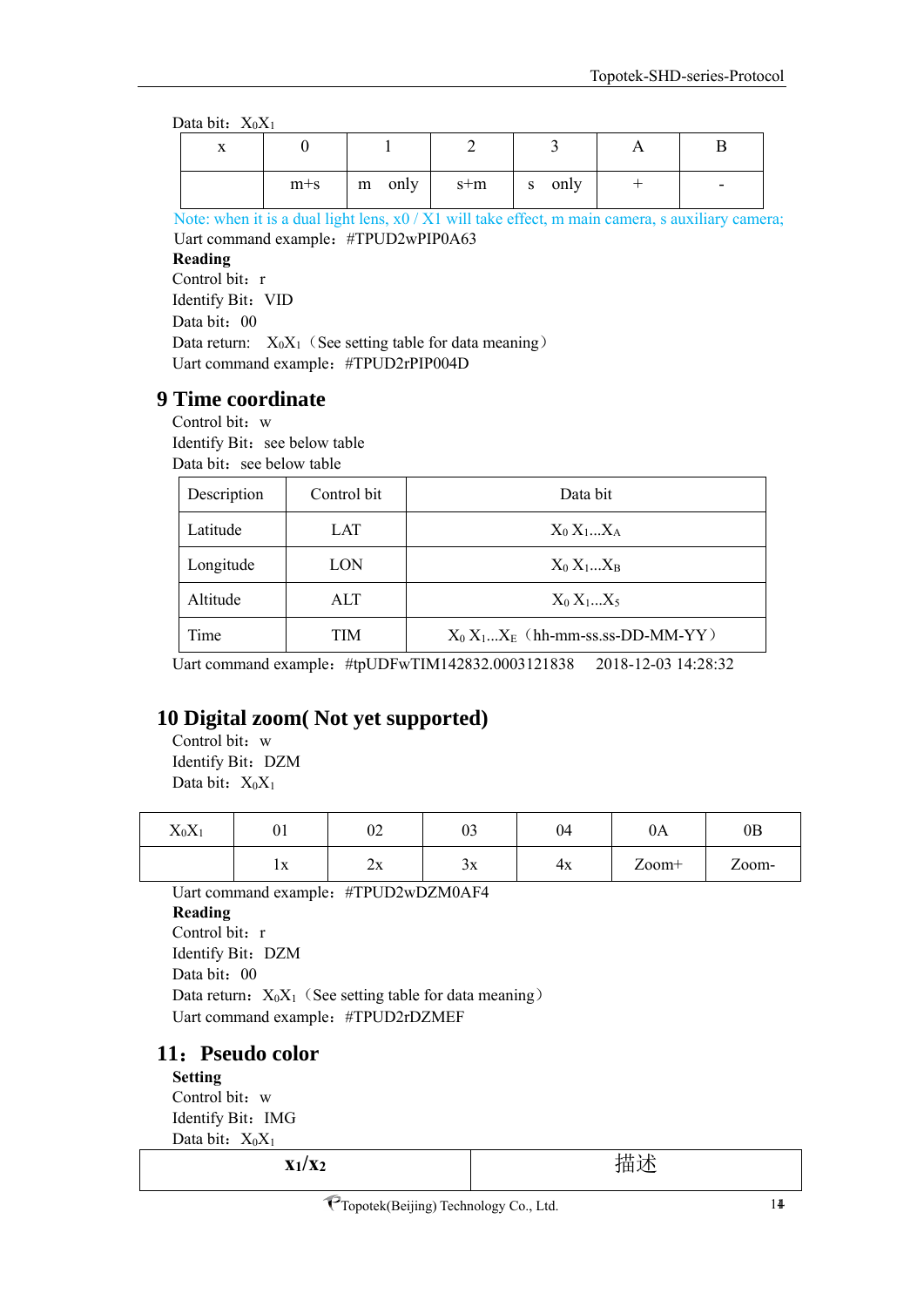| $\boldsymbol{0}$        | PaletteGray0to255(white/black) |
|-------------------------|--------------------------------|
| 1                       | PaletteGray255to0              |
| $\overline{2}$          | PaletteIronBow                 |
| 3                       | PaletteRainBow                 |
| $\overline{\mathbf{4}}$ | PaletteGlowBow                 |
| 5                       | PaletteAutumn                  |
| 6                       | PaletteWinter                  |
| 7                       | PaletteHotMetal                |
| A                       | $IMG +$                        |
| B                       | $IMG -$                        |

Uart command example: #TPUD2wIMG0A57 **Reading** Control bit: r Identify Bit: IMG Data bit: 00 Data return:  $X_0X_1$  (See setting table for data meaning) Uart command example:#TPUD2rIMG0041

#### **12**:**Get thermal temperature info(network version)**

Control bit: r Identify Bit: TMP Data bit: 00、01、02

| 00        |                                      |                  |
|-----------|--------------------------------------|------------------|
| Read once | Start continue<br>reading            | Continue reading |
|           | (periodic receipt<br>of return data) |                  |
|           |                                      |                  |

## $\text{Data return:}$   $\mathbf{X}_0 \mathbf{X}_1 \mathbf{Y}_0 \mathbf{Y}_1 \mathbf{T}_0 \mathbf{T}_1 \mathbf{T}_2 \mathbf{T}_3 \mathbf{C}_0 \mathbf{C}_1 \mathbf{C}_2 \mathbf{C}_3$

| $X_0X_1$ | $Y_0Y_1$                                    | $T_0T_1T_2T_3$ | $C_0C_1C_2C_3$ |
|----------|---------------------------------------------|----------------|----------------|
|          | X coordinate of $\mid$ Y coordinate of      | Maximum        | Center point   |
|          | the highest point $\vert$ the highest point | temperature    | temperature    |

The data is a hexadecimal number represented by character type, with big endian. Eg:  $C_0C_1C_2C_3 = E'$  'C' '7' '8' = 0xEC78 = -5000 (0.01 °C) = -50.00 °C Uart command example:**#TPUD2rTMP0055**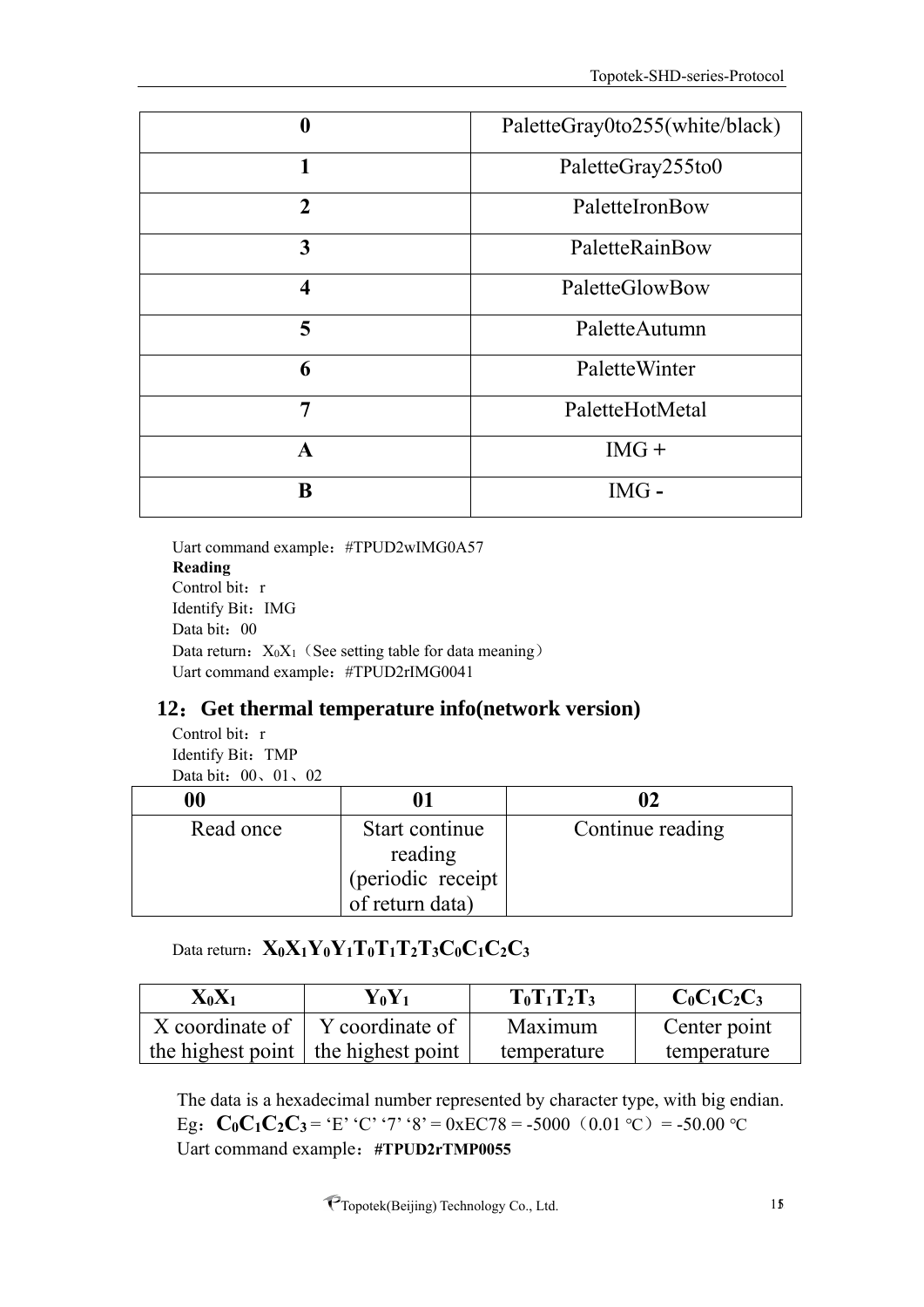|              | $13.1$ Webber Schligter Intendent Version |
|--------------|-------------------------------------------|
|              | IP                                        |
| cmd          | #tpUDDwIPV192.168.31.22D7                 |
| X            |                                           |
|              | Gateway                                   |
| cmd          | #tpUDCwGTW192.168.31.1A6                  |
| X            |                                           |
|              | <b>DNS</b>                                |
| cmd          | #tpUDDwDNS114.114.114.4C0                 |
| X            |                                           |
|              | <b>BDNS</b>                               |
| cmd          | #tpUDDwBNS114.114.114.4BE                 |
| $\mathbf{X}$ |                                           |
| cmd          | <b>Reset</b>                              |
|              | #TPUD2wRST0163                            |
|              | ip: 192.168.31.8                          |
|              | gateway:192.168.31.1                      |
|              | DNS:114.114.114.114                       |

## **13**:**Network setting(IP network version)**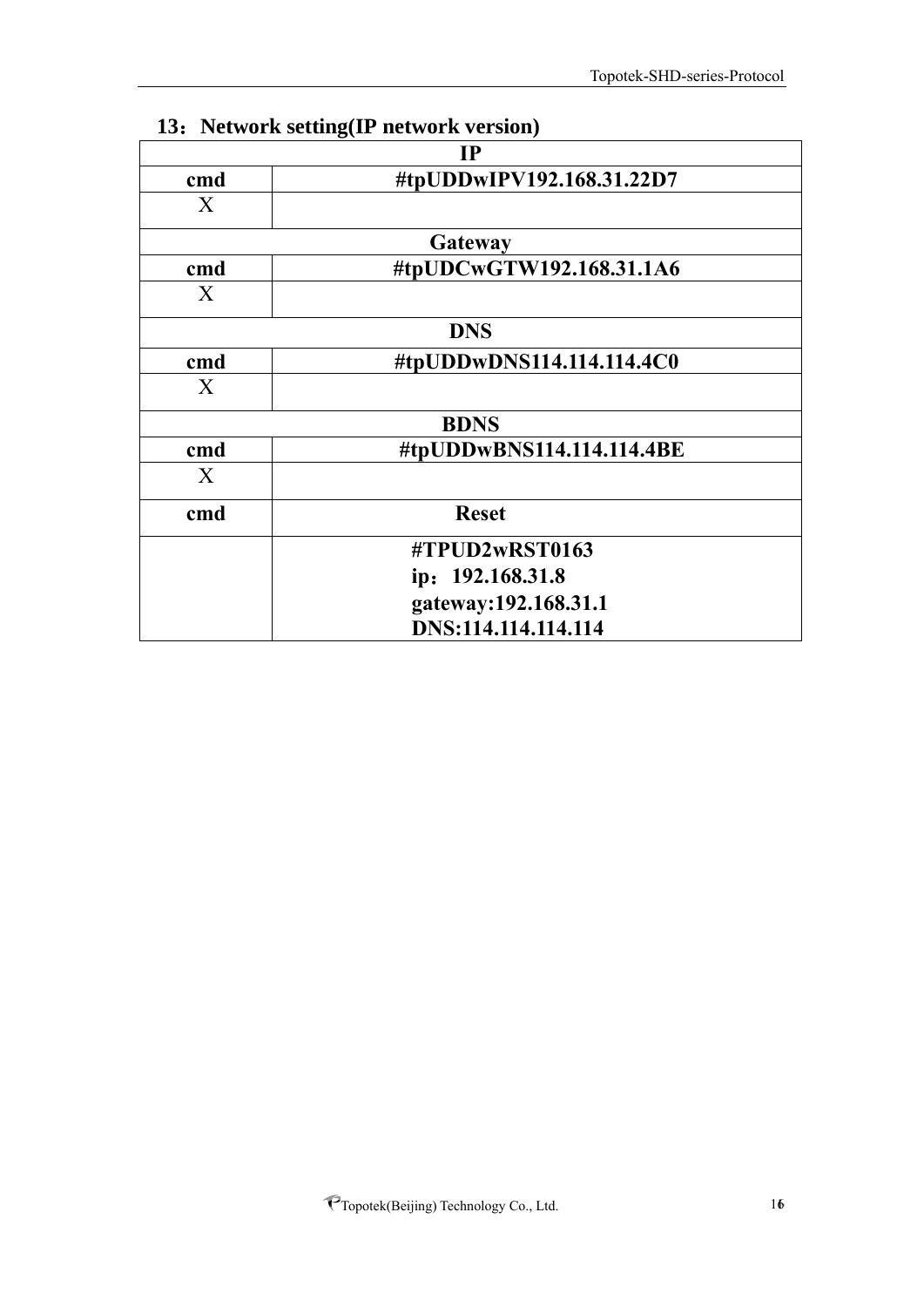| Identify   | Description                        | Identify   | Description                        |
|------------|------------------------------------|------------|------------------------------------|
| Bit        |                                    | <b>Bit</b> |                                    |
| ZMC        | ZOOM control                       | <b>REC</b> | Record                             |
| <b>FCC</b> | Focus control                      | CAP        | Photograph                         |
| <b>ZFP</b> | Setting zoom& focus position       | <b>IRC</b> | IR cut switch                      |
| <b>PTZ</b> | Gimbal control (PTZ)               | <b>MNU</b> | Menu                               |
| <b>GAC</b> | Gimbal angle status                | <b>GAA</b> | Gimbal angle send out regularly    |
| <b>GSY</b> | Speed control of YAW axis of PTZ   | <b>GAY</b> | Angle control of YAW axis of PTZ   |
| <b>GSP</b> | Speed control of Pitch axis of PTZ | GAP        | Angle control of Pitch axis of PTZ |
| <b>GSR</b> | Speed control of Roll axis of PTZ  | <b>GAR</b> | Angle control of Roll axis of PTZ  |
| <b>GSM</b> | Speed control of YAW& Pitch axis   | <b>GAM</b> | Angle control of YAW& Pitch axis   |
|            | of PTZ                             |            | of PTZ                             |
| <b>SDC</b> | TF card capacity                   | AWB        | Auto white balance                 |
| <b>ISO</b> | Photo sensibility                  | <b>EVS</b> | Exposure compensation              |
| LAT        | latitude                           | ALT        | height                             |
| LON        | longitude                          | TIM        | Time                               |
| <b>TMP</b> | Temperature                        | <b>IPV</b> | IP address                         |
| <b>GTW</b> | Network gateway                    | <b>DNS</b> | Domain name resolution address     |
| <b>RST</b> | Reset network configuration        | <b>BNS</b> | Alternative<br>domain<br>name      |
|            |                                    |            | resolution address                 |

## <span id="page-16-0"></span>**Appendix I**:**Identify Bit**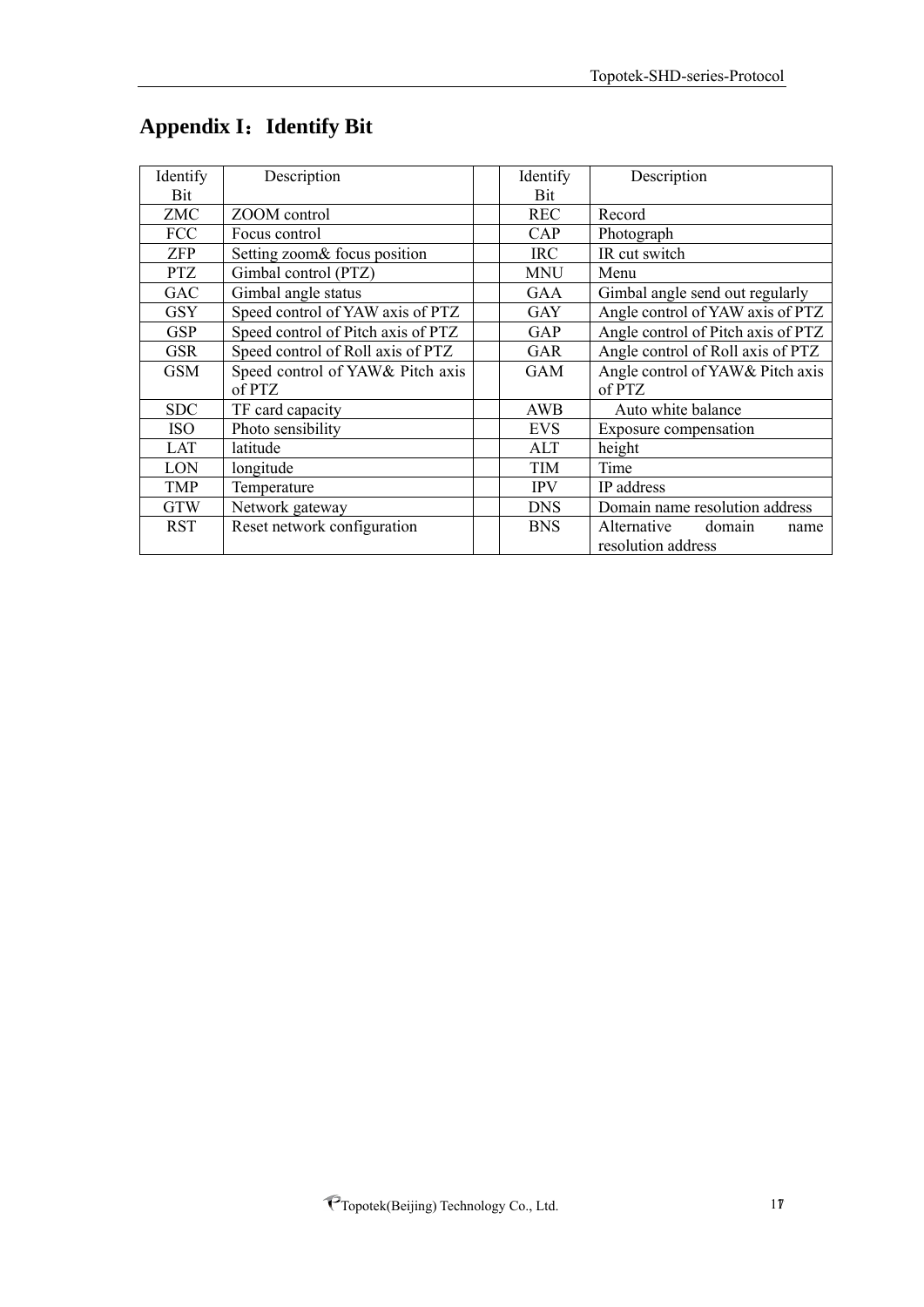## <span id="page-17-0"></span>**Appendix II**:**CRC calculation**

```
char CalculateCrc(volatile char *cmd, char len){ 
     char crc;
     int i;
     crc=0;
     for(i=0; i<len; i++){
           \text{crc} \mathrel{+}= \text{cmd}[i];}
     return(crc);
}
To convert the generated hex to two characters:
```
eg:#TPUD2wAWB01 The value of the generated CRC is 0x44 Then the final command is a string: #TPUD2wAWB0144